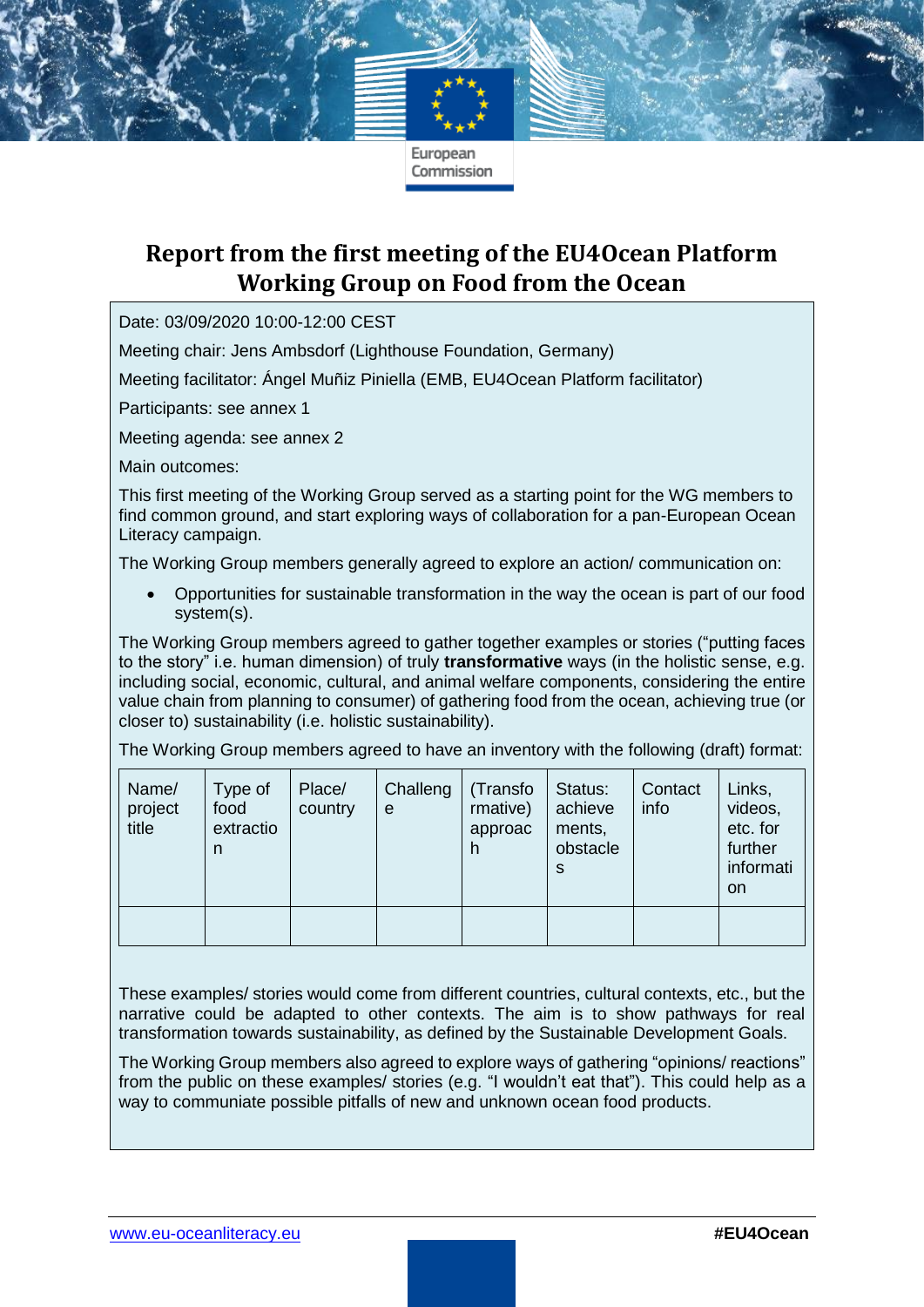

#### **Background and summary of the EU4Ocean Plaftorm Working Group on Food from the Ocean first meeting**

To operationalize the [EU4Ocean Platform,](https://webgate.ec.europa.eu/maritimeforum/en/frontpage/1483) and bring its active group of organisations, initiatives and people closer together, three thematic Working Groups were established in September 2020. The themes of these Working Groups (WG) are Climate and Ocean, Food from the Ocean, and Healthy and Clean Ocean.

The first online meeting of the WG on Food from the Ocean, chaired and moderated by Jens Ambsdorf (WG chair), took place on 3 September 2020.

WG members received 2 questions in advance to target the discussions during the meeting:

- 1. **What resources can you bring to a EU4Ocean pan-European campaign on Food from the Ocean?**
- 2. **What theme within the Food from the Ocean topic you would like to focus on for a EU4Ocean pan-European campaign to be developed in the coming months?**

After a brief introduction by the WG Chair and EU4Ocean facilitators, the WG members briefly introduced themselves and the organisations/ initiatives they represent by stating what resources they could bring to a potential EU4Ocean pan-European Ocean Literacy campaign (first question). Thereafter, the WG members openly discussed the priorities and best outcomes of this WG and the activities that it could support. At the end of the meeting, the next steps of the WG and EU4Ocean Platform were presented.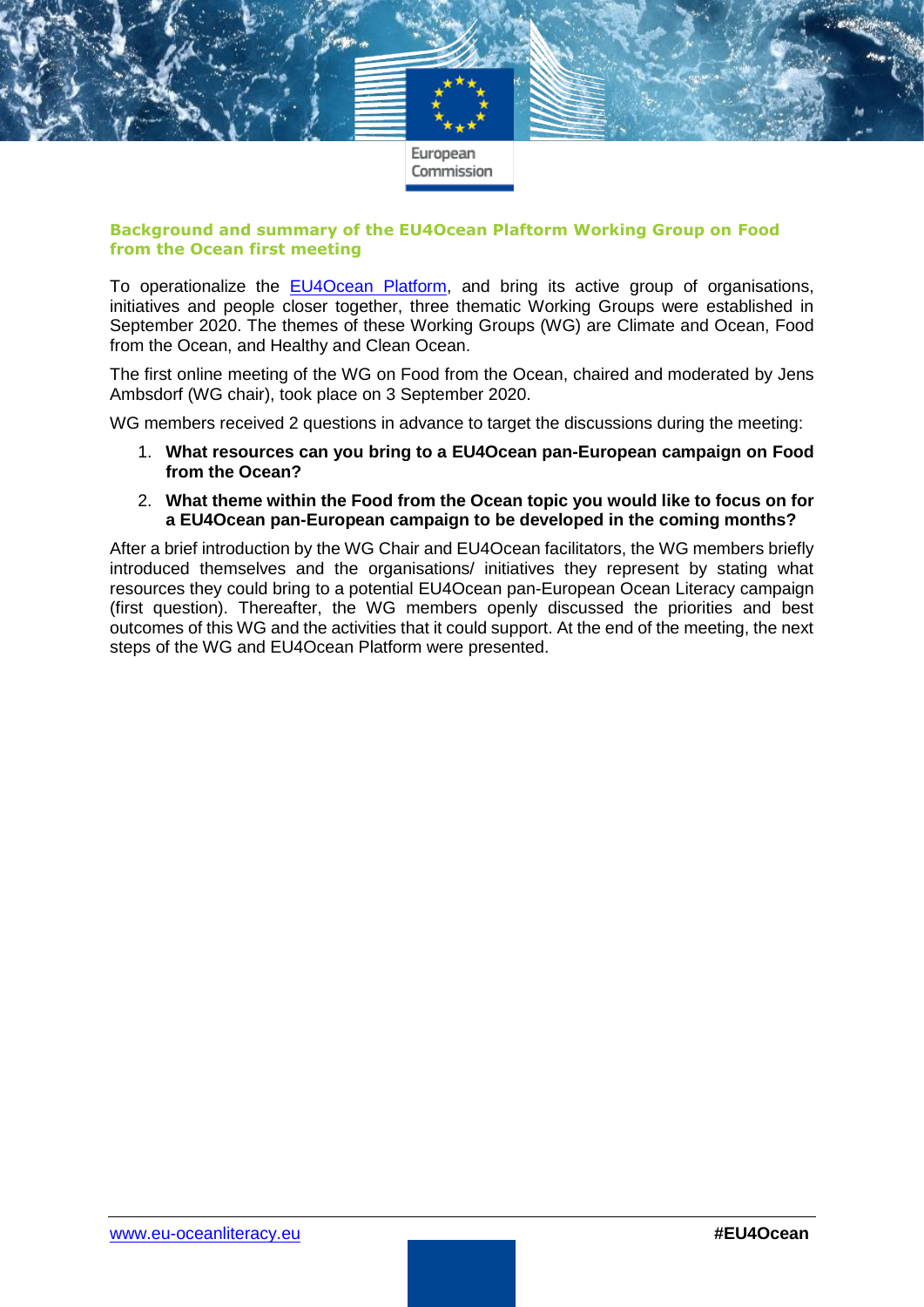#### **Annex 1**

## **EU4Ocean Platform members registered for the first meeting of the Working Group on Food from the Ocean**

| WG member                                                                      | <b>First Name</b> | <b>Last Name</b>    |  |
|--------------------------------------------------------------------------------|-------------------|---------------------|--|
| Alfred Wegener Institute Helmholtz Center for Polar and<br>Marine Research     | Gesche<br>Krausee |                     |  |
| <b>CETMAR</b>                                                                  | María             | Pérez Rodríguez     |  |
| <b>CETMAR</b>                                                                  | <b>ELENA</b>      | COUÑAGO SÁNCHEZ     |  |
| <b>CSIC</b>                                                                    | Ana               | Gómez               |  |
| <b>CSIC</b>                                                                    | Julio             | <b>Ferrer Camus</b> |  |
| <b>DGPM</b>                                                                    | Patrícia          | Conceição           |  |
| Ecologic Institute                                                             | Doris             | Knoblauch           |  |
| Ecologic Institute                                                             | Chiara            | Mazzetti            |  |
| <b>European Marine Board</b>                                                   | Sheila            | Heymans             |  |
| <b>European Marine Board</b>                                                   | Paula             | Kellett             |  |
| <b>European Marine Board</b>                                                   | Ángel             | Muñiz Piniella      |  |
| eellogic                                                                       | Serge             | Gomes da Silva      |  |
| <b>EurOcean</b>                                                                | Cristina          | Costa               |  |
| <b>FARNET Support Unit</b>                                                     | Janne             | Posti               |  |
| Fondazione Acquario di Genova ONLUS                                            | Antonio           | Di Natale           |  |
| Havhøst                                                                        | Joachim           | Hjerl               |  |
| <b>HCMR</b>                                                                    | Panayota          | Koulouri            |  |
| ICM-CSIC                                                                       | Joan B.           | Company             |  |
| Institute of Marine Research - Spanish National Research<br>Council (IIM-CSIC) | Gabriela          | Ojeda-Romano        |  |
| Lighthouse Foundation                                                          | Jens              | Ambsdorf            |  |
| Mr.Goodfish - NAUSICAA                                                         | Estelle           | <b>SOULET</b>       |  |
| Nausicaa, Centre National de la mer                                            | Florence          | Huron               |  |
| Seascape Belgium                                                               | Andree-Anne       | Marsan              |  |
| Seascape Belgium                                                               | Francis           | Strobbe             |  |
| Seascape Belgium                                                               | Nathalie          | Van Isacker         |  |
| Sinerxia Plus Consultora                                                       | Nicolás Iván      | Vaqueiro Gradín     |  |
| Sinerxia Plus Consultora                                                       | Elena             | Vázquez Portela     |  |
| Sinerxia Plus Consultora                                                       | Héctor            | Teijido Viña        |  |
| Stazione Zoologica Anton Dohrn Napoli                                          | Domenico          | D'Alelio            |  |
| The Seaweed Alliance                                                           | Fiona             | Trappe              |  |